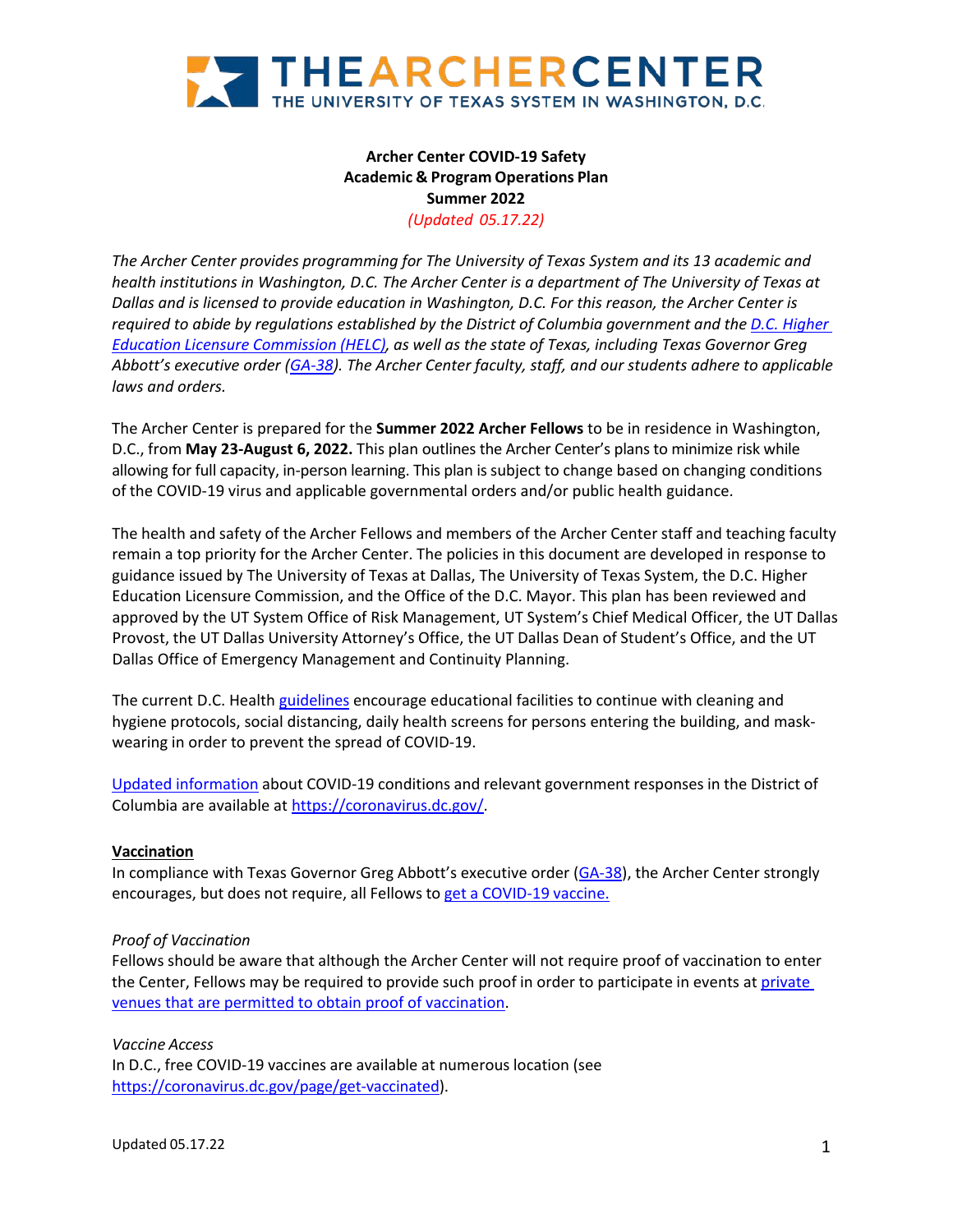

# *WIHN Housing*

WIHN is a private business that provides housing in D.C. to students, including Archer Fellows. Students (tenants) acknowledge and agree to WIHN's policies by signing individual housing agreements.

*WIHN Housing Policies: Vaccination/Testing/Quarantine Space <sup>i</sup>*

- UNVACCINATED tenants
	- o Must provide evidence of a negative COVID test result received within 1-3 days prior to arrival in order to be admitted to reside in any WIHN residential housing facility.
- FULLY VACCINATED tenants
	- o Must produce their vaccination card issued by the proper authority prior to being admitted to any WIHN residential housing facility. "Fully vaccinated" is defined as 2 weeks after the second dose of a 2-dose series, or after one dose of a single-dose vaccine.
	- o If the student is fully vaccinated and traveling from a domestic location to D.C. there are no quarantine or other restrictions.
- If the student is traveling from overseas, that student will need to obtain a negative COVID-19 test no more than 5 days from boarding their flight and present those test results to WIHN upon arrival.
- For Summer 2022, WIHN's student quarantine accommodations will be located at WIHN's Aria facility. WIHN can accommodate up to two students simultaneously quarantining. Any additional students who require quarantine space will be accommodated at the Capitol Hill Hotel through WIHN.

## **Masks**

As of May 9, 2022, there are no government requirements that require individuals to wear masks while indoors in D.C.

## *Archer Center*

Individuals are encouraged to wear masks while indoors at the Archer Center.

# *WIHN Housing at Senate Square [ii](#page-7-0)*

WIHN **requires** mask usage in common areas (defined as any area outside the unit's front door) for all residents (vaccinated and unvaccinated) in all of WIHN's luxury condominiums and apartment building properties. WIHN will deduct from the security deposit of any resident who is found in common areas without their mask covering. Repeated offenses can result in enforcement action by WIHN, up to and including removal from WIHN properties.

## *Public Transportation*

Masks are optional for persons who use public transportation (se[e https://www.wmata.com/service/covid19/\)](https://www.wmata.com/service/covid19/).<sup>1</sup>

## *Other Establishmentsin D.C.*

[D.C. Mayor's Order 2021-097 a](https://coronavirus.dc.gov/sites/default/files/dc/sites/coronavirus/page_content/attachments/Mayors-Order-2021-097.pdf)nd [D.C. Mayor's Order 2021-147](https://coronavirus.dc.gov/sites/default/files/dc/sites/coronavirus/page_content/attachments/2021-147%20Declaration%20of%20Public%20Emergency%3B%20Indoor%20Mask%20Requirements%3B%20Vaccination%20Requirements%20for%20DC%20Government%20Employees%3B%20etc.pdf) grant authority to private establishments to require masks outdoors and proof of vaccination in order to enter their facilities.

## **OVERVIEW**

## **1. Academic classes will be offered in person.**

**a.** In alignment with UT Dallas, in-person classes at the Archer Center will be taught by

Updated 05.17.22 2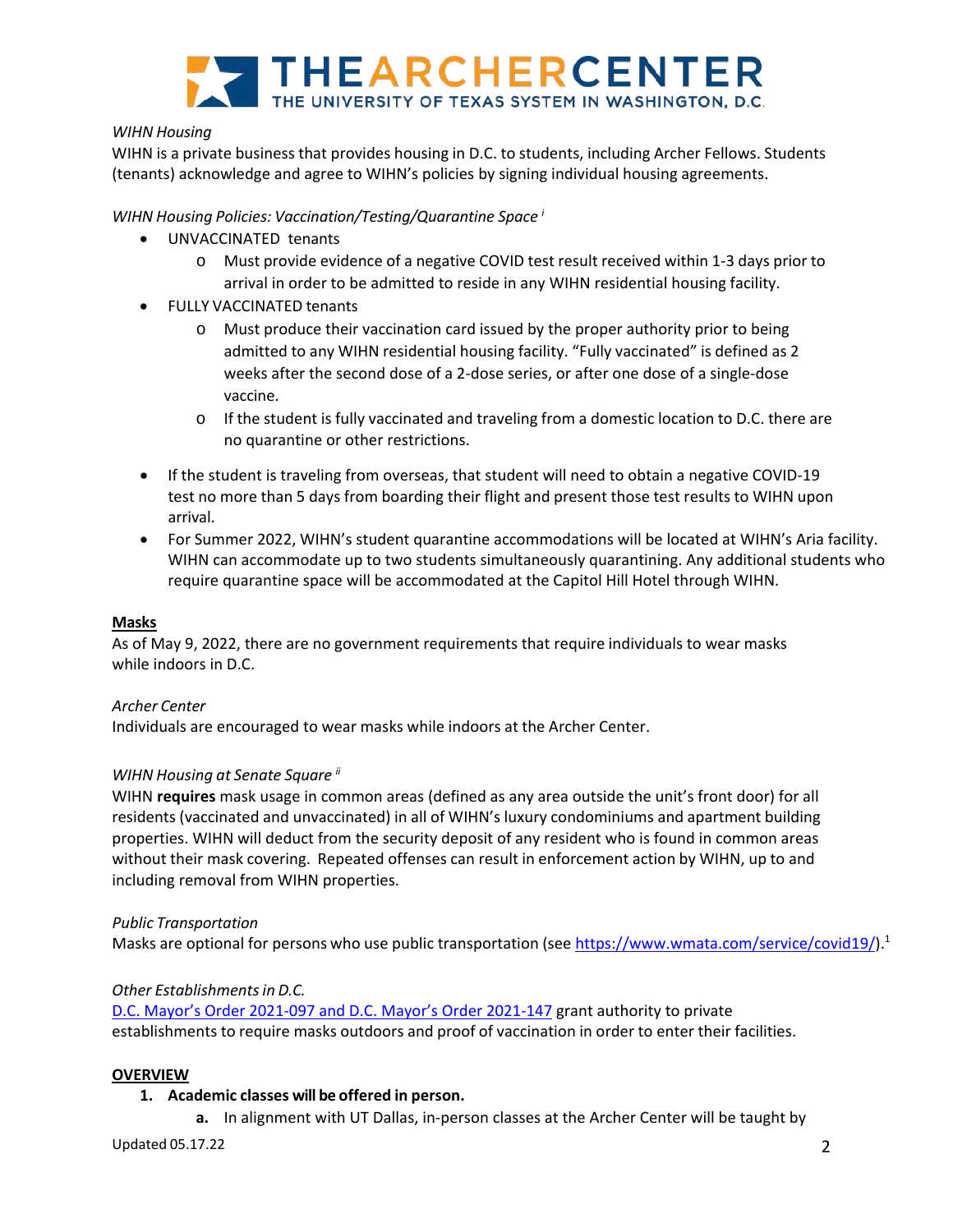

instructors who meet in person at the Archer Center or at other locations as the classes may warrant (e.g. field meetings at museums, monuments, other office locations in DC).

- **b.** Archer Fellows who are not residing in D.C. or who are unable to attend class in person due to health concerns will have the option to join their class meeting virtually. This virtual option is not available to students who do not meet this criterion.
- **c.** As COVID-19 conditions in D.C. evolve, the Archer Center, in consultation with UT Dallas, may modify the course modality.
- **d.** Classes begin **May 30, 2022, and end August 2, 2022**. Archer Fellows who elect to live in WIHN housing will have the option to remain in their D.C. housing until **August 6, 2022**. Students are aware that there is a chance that they may be required to depart D.C. if COVID-19 conditions pose increased threats to their health and safety.

# **2. Personnel**

- **a. Faculty**
	- **i.** Professors and lecturers will be available to meet with students virtually or in person during office hours or by appointment, provided that the individual meets all of the following conditions:
		- 1. is not displaying any symptoms related to COVID-19,
		- 2. has not tested positive for COVID-19 in the last 10 days,
		- 3. is not presumed to be COVID-19 positive while they are awaiting results of a COVID-19 test, or per CDC guidelines [\(COVID-19 Quarantine and Isolation | CDC\)](https://nam12.safelinks.protection.outlook.com/?url=https%3A%2F%2Fwww.cdc.gov%2Fcoronavirus%2F2019-ncov%2Fyour-health%2Fquarantine-isolation.html&data=05%7C01%7Cmchin%40utsystem.edu%7Ce41d90e3565741c59b6608da3847e08b%7C61399d5f249c44d0b271adc287f323ff%7C0%7C0%7C637884178610497614%7CUnknown%7CTWFpbGZsb3d8eyJWIjoiMC4wLjAwMDAiLCJQIjoiV2luMzIiLCJBTiI6Ik1haWwiLCJXVCI6Mn0%3D%7C3000%7C%7C%7C&sdata=JxQlGrtwbs%2FzEPA71bNleUr4l0BH5IaqBLZxpos%2By%2B4%3D&reserved=0) requires quarantine following an exposure to someone who has tested positive for COVID-19; and
		- 4. follows all University and CDC guidelines for COVID-19 safety.

## **b. Staff**

- **i.** Archer Center staff will be present at the Archer Center on days when the Fellows are scheduled to meet for class or program events provided that the individual meets all of the following conditions:
	- 1. is not displaying any symptomsrelated to COVID-19,
	- 2. has not tested positive for COVID-19 in the last 10 days,
	- 3. is not presumed to be COVID-19 positive while they are awaiting results of a COVID-19 test, or per CDC guidelines [\(COVID-19 Quarantine and Isolation | CDC\)](https://nam12.safelinks.protection.outlook.com/?url=https%3A%2F%2Fwww.cdc.gov%2Fcoronavirus%2F2019-ncov%2Fyour-health%2Fquarantine-isolation.html&data=05%7C01%7Cmchin%40utsystem.edu%7Ce41d90e3565741c59b6608da3847e08b%7C61399d5f249c44d0b271adc287f323ff%7C0%7C0%7C637884178610497614%7CUnknown%7CTWFpbGZsb3d8eyJWIjoiMC4wLjAwMDAiLCJQIjoiV2luMzIiLCJBTiI6Ik1haWwiLCJXVCI6Mn0%3D%7C3000%7C%7C%7C&sdata=JxQlGrtwbs%2FzEPA71bNleUr4l0BH5IaqBLZxpos%2By%2B4%3D&reserved=0) requires quarantine following an exposure to someone who has tested positive for COVID-19; and
	- 4. follows all University and CDC guidelines for COVID-19 safety.
- **ii.** Archer Center staff will continue to have the option to telework during the remainder of the work week and to revise their workday to compensate for the late evening or weekend work obligations.

# **3. COVID-19 Testing**

**a. COVID Testing Centers in D.C.:** The District of Columbia COVID Centers provide individuals with access to vaccinations, boosters, and take-home rapid antigen tests as well as walk-up testing for a self-administered PCR test. [Find a COVID Center Near You](https://coronavirus.dc.gov/covidcenters)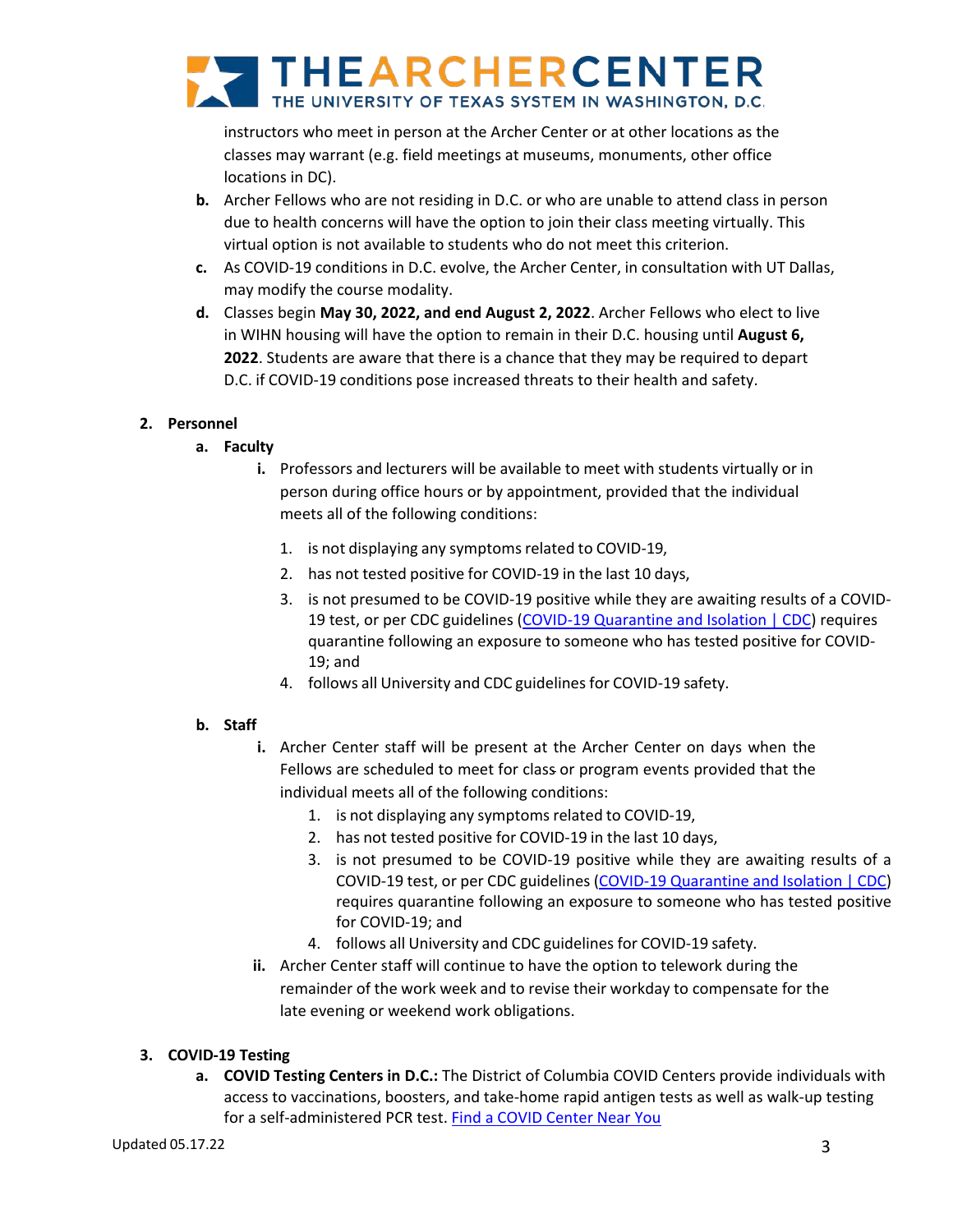# THEARCHERCENTER

- **b. Pre-arrival COVID-19 testing:** Students who plan to reside in WIHN housing should be aware that [WIHN is requiring](https://www.thewihn.com/covid-19) all residents ["to present either proof of full vaccination or](https://www.thewihn.com/covid-19)  [negative COVID test results from no less than 5 days prior to arrival."](https://www.thewihn.com/covid-19)
- **c. Close contacts with persons who have COVID-19:** Any person who has close contact with a person(s) who has tested for or is symptomatic of COVID-19 within the past 10 days should **delay** travel to D.C. until they have obtained a negative COVID-19 test (see [CDC Travel Guidelines\)](https://www.cdc.gov/coronavirus/2019-ncov/travelers/when-to-delay-travel.html). This does not apply if the individual is fully vaccinated. See ["Guidance for Close Contacts of a Person Confirmed to Have COVID-19: Quarantine](https://coronavirus.dc.gov/sites/default/files/dc/sites/coronavirus/page_content/attachments/Quarantine_DC_Health_COVID-19_Guidance_2022-4-7.pdf)  [and Testing."](https://coronavirus.dc.gov/sites/default/files/dc/sites/coronavirus/page_content/attachments/Quarantine_DC_Health_COVID-19_Guidance_2022-4-7.pdf)
- **d. Self-monitor for symptoms of COVID-19:** Students should self-monitor for symptoms of COVID-19. If symptoms develop, the individual must isolate and get a COVID-19 test. If the test returns negative, the individual may continue with planned activities. If the test is positive, the individual must isolate in accordance with [CDC](https://www.cdc.gov/coronavirus/2019-ncov/your-health/quarantine-isolation.html) [guidelines](https://www.cdc.gov/coronavirus/2019-ncov/your-health/quarantine-isolation.html) and until improvement of symptoms. See ["Guidance for Isolation: People who Test Positive for](https://coronavirus.dc.gov/sites/default/files/dc/sites/coronavirus/page_content/attachments/COVID-19_DC_Health_Isolation_Guidance_03-31-22_update.pdf)  [COVID -19 and Their Household Members."](https://coronavirus.dc.gov/sites/default/files/dc/sites/coronavirus/page_content/attachments/COVID-19_DC_Health_Isolation_Guidance_03-31-22_update.pdf)
	- **i.** *Note:* It is recommended that Archer Fellows wear face masks/face coverings in their apartments during any quarantine period to reduce the possible transmission of COVID-19 to members of their apartment.
- **e. Reporting positive test results**: Students are encouraged to use the UTD COVID-19 self-report form, which is available in **[English](https://veoci.com/v/p/form/v3r3ucpaya6h) and [Spanish](https://veoci.com/v/p/form/58qtxz5pwfkp)** to report any positive test results. UTD does not require individuals who test positive for COVID-19 to report symptoms and/or close contacts.
- **f. Supplies & Provisions:** The Archer Center will provide each apartment with cleaning supplies and some basic household paper goods at the beginning of the semester. These items will be delivered to the apartments prior to the students' arrival in D.C. Students are responsible for regularly cleaning/disinfecting their living spaces during their residency and are responsible for obtaining any subsequent cleaning supplies.

# **4. Vaccine**

- **a.** The COVID-19 vaccine is available to D.C. residents at numerous sites. [Review](https://coronavirus.dc.gov/page/get-vaccinated) [information](https://coronavirus.dc.gov/sites/default/files/dc/sites/coronavirus/page_content/attachments/Situational-Update-Presentation_04-26-21.pdf) about locations and procedures for obtaining a vaccine.
- **b.** In compliance with Texas Governor Greg Abbott's executive order (GA-38), the Archer Center strongly encourages, but does not require, all Fellows to get a COVID-19 vaccine.
- **c.** A person is considered **"fully vaccinated"** two weeks after receiving their second dose of a two-dose COVID vaccine, or two weeks after the single-dose Johnson and Johnson vaccine. This guidance applies to COVID-19 vaccines that have been approved and those currently authorized for emergency use by the U.S. Food and Drug Administration: Pfizer-BioNTech, Moderna, and Johnson & Johnson (J&J)/Janssen COVID-19 vaccines. This guidance can also be applied to COVID-19 vaccines that have been listed for emergency use by the World Health Organization (e.g. AstraZeneca/Oxford). We encourage all individuals to stay up-to date on their COVID vaccines and obtain a booster as indicated.
- **d.** Students, staff, and faculty may be restricted from accessing the Archer Center or participating in in-person events if they exhibit symptoms of COVID-19 or are awaiting test results to confirm an exposure to COVID-19.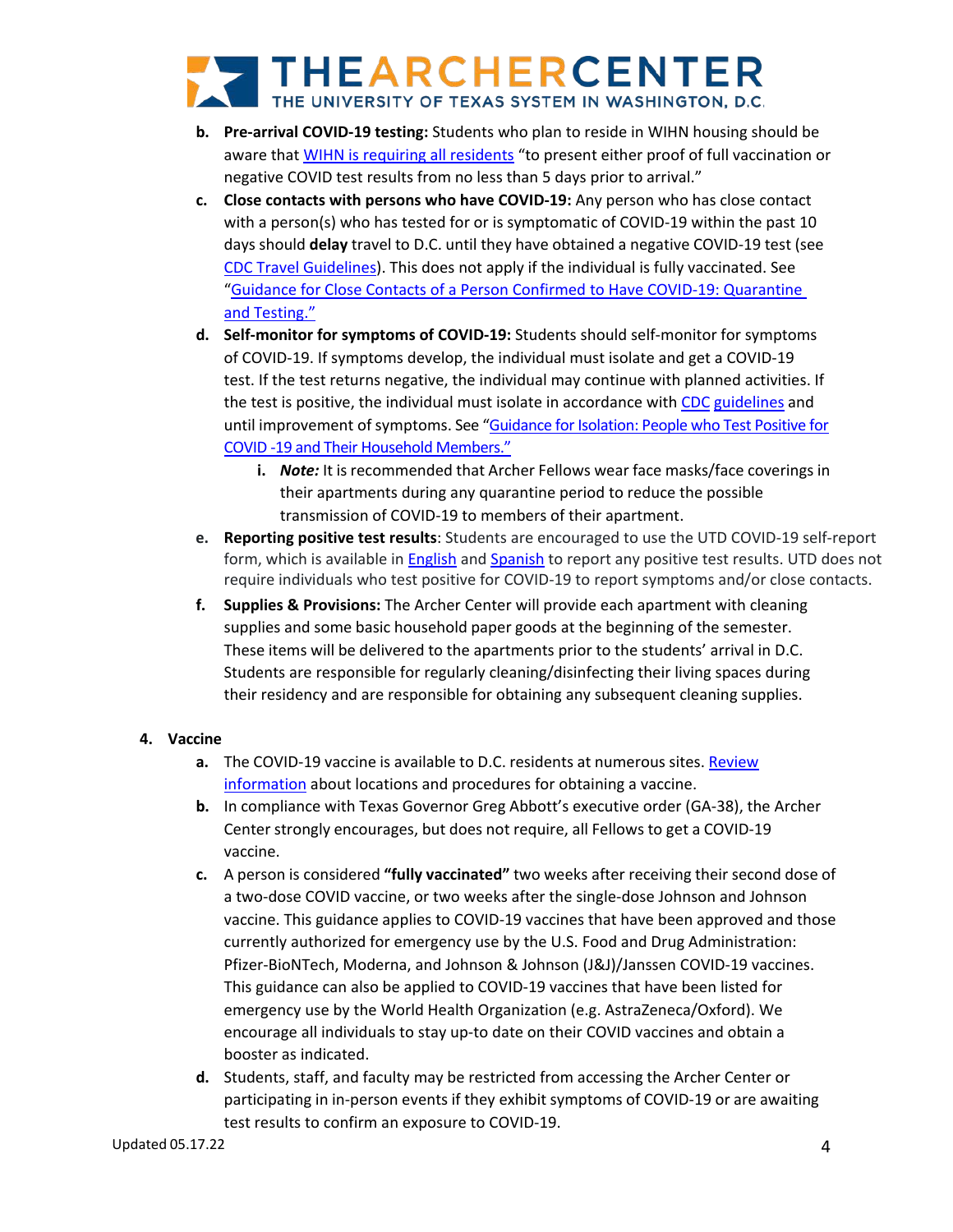

**e.** The protocols described in this document will continue through this semester even though a vaccine is available.

## **5.** *Preventive Measures*

**a. Hygiene:** The Archer Center supports [healthy hygiene](https://www.cdc.gov/handwashing/when-how-handwashing.html) behaviors by providing adequate supplies, including soap, hand sanitizer containing at least 60 percent alcohol, paper towels, tissues, disinfectant wipes, cloth face coverings (as feasible), and no-touch trash cans in the classroom and offices at the Archer Center.

# **b. Messaging:**

- **1.** [Signs](https://www.cdc.gov/coronavirus/2019-ncov/communication/print-resources.html?Sort=Date%3A%3Adesc) are posted in highly visible locations at the Archer Center and in Archer Fellow apartments that [promote everyday protective](https://www.cdc.gov/coronavirus/2019-ncov/prevent-getting-sick/prevention-H.pdf) [measures](https://www.cdc.gov/coronavirus/2019-ncov/prevent-getting-sick/prevention-H.pdf) and describe how to [stop the spread](https://www.cdc.gov/coronavirus/2019-ncov/downloads/stop-the-spread-of-germs-11x17-en.pdf) of germs by [properly](https://www.cdc.gov/coronavirus/2019-ncov/images/face-covering-checklist.jpg) washing hands and properly wearing a cloth face [covering.](https://www.cdc.gov/coronavirus/2019-ncov/images/face-covering-checklist.jpg)
- **2.** The Archer Center has posted links to the Archer Center's COVID-19 Academic and Program Operations Plan in addition to links to required messages from UT Dallas about behaviors that prevent spread of COVID-19.

# **c. Face Masks/Coverings**

- **1.** *Face masks/coverings are encouraged* while inside the UT System Washington Office and Archer Center. Disposable face coverings will be available on request at the Archer Center if an individual does not have an adequate face covering.
- **2.** Students, especially unvaccinated persons, are encouraged to use CDCrecommended face [coverings](https://www.cdc.gov/coronavirus/2019-ncov/prevent-getting-sick/diy-cloth-face-coverings.html) when going outside their apartment. Such face coverings are **most** essential in times when physical distancing is difficult. Students are advised to know how to [properly](https://www.cdc.gov/coronavirus/2019-ncov/prevent-getting-sick/diy-cloth-face-coverings.html) use, remove, and wash cloth face [coverings.](https://www.cdc.gov/coronavirus/2019-ncov/prevent-getting-sick/diy-cloth-face-coverings.html)
- **d. Hand Washing:** Foot-pedal activated hand sanitizing dispensers are at the entrance to the office. Individuals entering the suite will be advised to sanitize their hands. In addition, individuals should wash their hands with soap and water in the bathrooms or in the sink located in the student lounge. Signs encouraging hand washing are also posted near this sink.
- **e. Sanitize Desk Area**: The Archer Center will provide sanitizing wipes or disinfectant solution and paper towels so that each student is able to properly wipe down their desk area before and after their use. We will also require students to wipe down any other surfaces that they touch while in the lounge or offices.
- **f. Regular Office Cleaning:** The Archer Center at The University of Texas System Washington Office is cleaned nightly. Deep cleaning will be conducted prior to the beginning of the semester and as needed after the presence of any individual suspected of or known to be infected with COVID-19. This cleaning protocol is in line with similar practices at UT System and UT System campuses.

## **6. Student Housing**

**a. WIHN Housing in D.C.:** Students in WIHN housing in D.C. will be assigned to live in apartment "Pods." It is anticipated that there will be no more than two students sharing a single bedroom.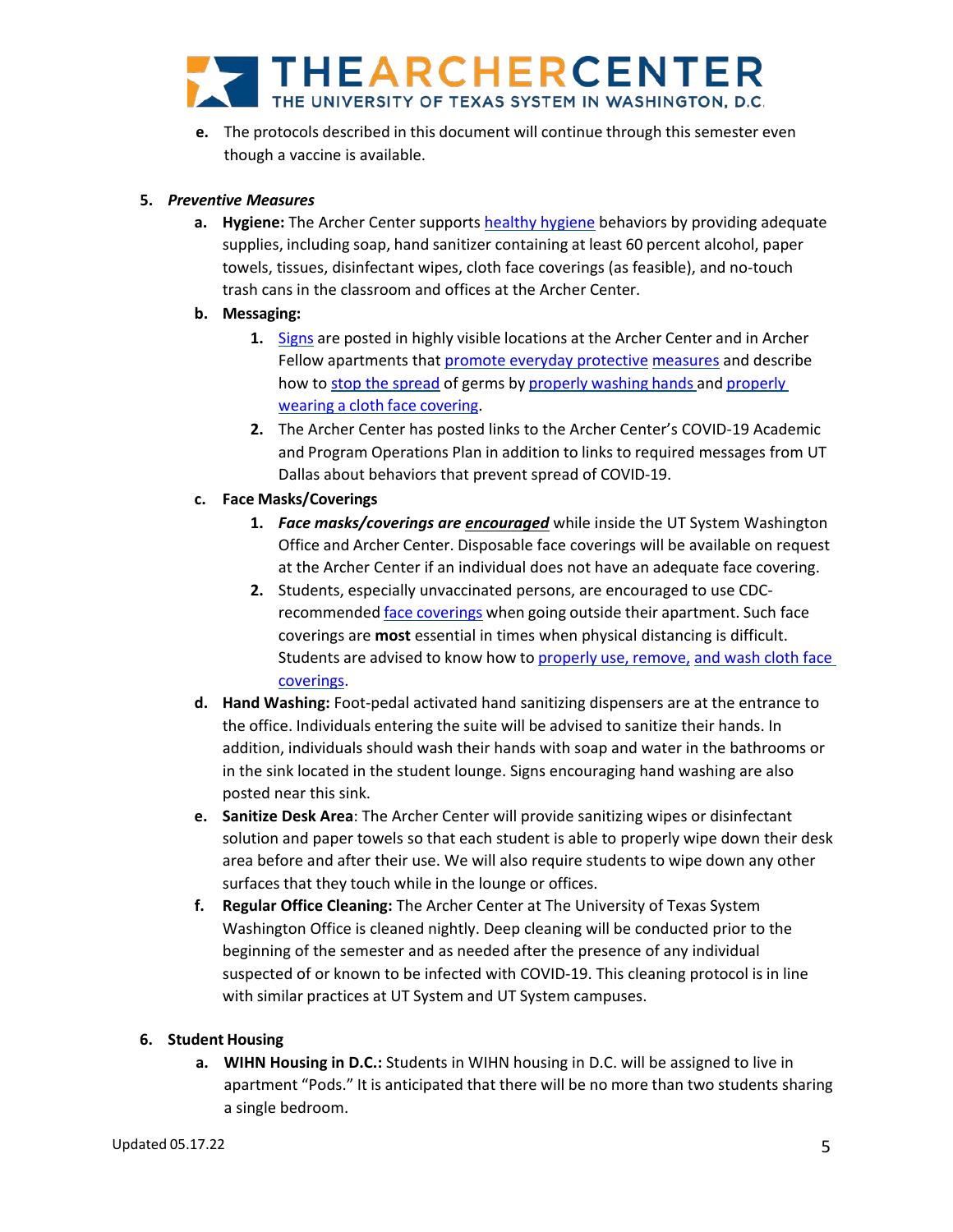# THEARCHERCENTER

# **b. Housing Agreements and Resources**

- **i. Roommate Agreements**: Each apartment must submit a roommate agreement signed by each of the roommates. These agreements must be submitted to the Archer Center no later than **June 3, 2022**.
- **c. Starter Kits with Supply of Cleaning Supplies will include:**
	- **i.** All-purpose disinfectant and paper towels for each bathroom and kitchen within the apartment.
	- **ii.** Toilet paper and toilet bowl cleanser for each toilet in the apartment.
	- **iii.** Hand soap and hand sanitizer for each sink in the apartment.
- **d. Resource Manual**: The Archer Center will provide each apartment with a resource manual that includes information about nearby medical facilities, relevant housing rules, and the UT Dallas Student Code of Conduct.
	- **i.** Guidelines for Apartment Cleaning Protocols (CDC recommendations)
		- 1. All roommates should follow CDC guidelines for "Cleaning Your Home: Every Day [and When Someone is Sick."](https://www.cdc.gov/coronavirus/2019-ncov/prevent-getting-sick/disinfecting-your-home.html)

## **7. Emergency Response Planning**

# **a. COVID-19 Exposure and Action/Response**

The chart below describes the actions necessary if an Archer Fellow or Archer Center staff/faculty member is exposed to or tests positive for COVID-19. Such individuals must report their condition to Dr. Michelle Chin (Academic Director) and Valerie Hardy (Administrative Coordinator for the UT System Washington Office). This information will be kept confidential and will only be shared with those with a legitimate need to know at UT System, UT Dallas, WIHN housing in D.C., and/or building management for 1750 Pennsylvania Avenue NW, where the UT System Washington Office is located. In addition, any Archer Fellow or Archer Center staff/faculty who is exposed to or diagnosed with COVID-19 should also complete a self-report recommended by UT Dallas (click to report in **[English](https://veoci.com/v/p/form/v3r3ucpaya6h) or [Spanish](https://veoci.com/v/p/form/58qtxz5pwfkp)**). The Archer Center staff will check in daily with any student who is in designated WIHN quarantine space and will also work to ensure that the student has groceries during their quarantine period.

## **b. Testing**

Individuals can obtain a COVID-19 test from their healthcare provider or at any of the [testing sites available](https://coronavirus.dc.gov/testing) in D.C. Pick up/drop off PCR tests at any of the locations listed [here.](https://coronavirus.dc.gov/testyourself)

## **c. Vaccines**

Vaccines/booster shots can be obtained at any of th[e no-appointment-needed](https://coronavirus.dc.gov/page/get-vaccinated) [vaccination](https://coronavirus.dc.gov/page/get-vaccinated) sites in D.C.

## **d. Contact Tracing**

Individuals may opt-in to register for D.C. CAN, the D.C. [COVID Alert Notice,](https://coronavirus.dc.gov/dccan) which provides updates about an individual's exposure to others who have tested positive for COVID-19. The University of Texas at Dallas will no longer conduct contact tracing of students or faculty/staff.

## **e. Notifications**

In the event that an Archer Fellow, staff, or faculty member has been exposed to a person during an Archer Center event or class who subsequently tests positive for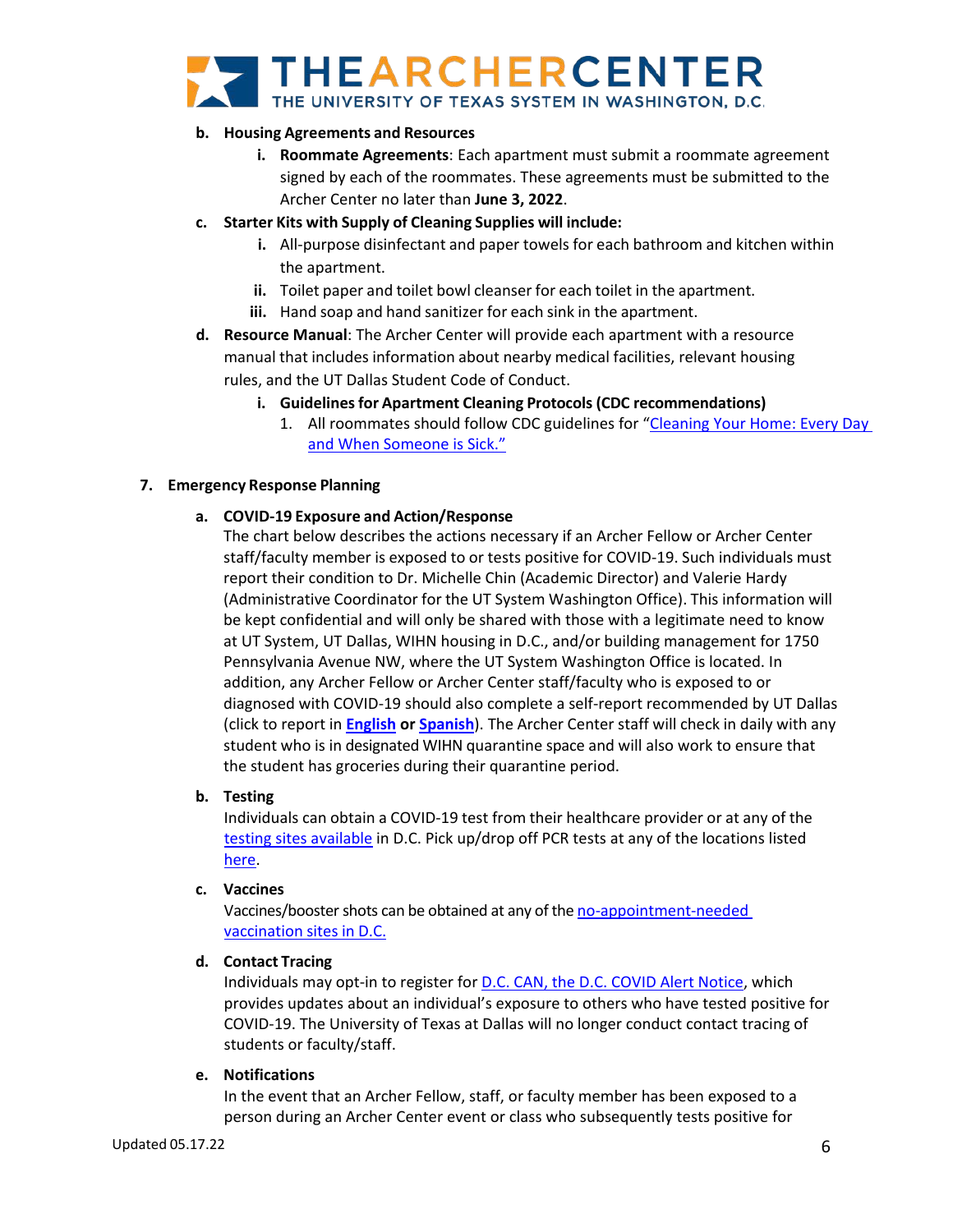

COVID-19, a notification of this exposure will be communicated to the individual(s) by Dr. Michelle Chin, academic director, as soon as the information has been verified. In order to ensure the privacy of an individual's health information, this notification will not contain personally identifiable information of the individual who has tested positive for COVID-19. Such notification is for the purpose of ensuring the health and safety of individuals who were exposed and may be at risk of contracting COVID-19. Every person who was in the Archer Center during that event or class period will be notified so that they can get tested and take necessary precautions.

| <b>An Archer</b><br><b>Fellow</b>                                                                                     | <b>Housing</b>                                                                                                                                                                                                                                                                                                                                                                                                                                                                                                                       | <b>Academics</b>                                                                                                                                            | Internship                                                                                                                               |
|-----------------------------------------------------------------------------------------------------------------------|--------------------------------------------------------------------------------------------------------------------------------------------------------------------------------------------------------------------------------------------------------------------------------------------------------------------------------------------------------------------------------------------------------------------------------------------------------------------------------------------------------------------------------------|-------------------------------------------------------------------------------------------------------------------------------------------------------------|------------------------------------------------------------------------------------------------------------------------------------------|
| <b>Tests positive</b><br>for COVID-19 or<br>is presumed<br>positive due to<br>exhibiting<br>COVID-19 like<br>symptoms | Immediately report to Dr. Michelle Chin and Valerie Hardy<br>and complete the self-report recommended by UT Dallas for<br>individuals exposed to or diagnosed with COVID-19 (click to<br>report in English or Spanish). Isolate at separate University-<br>affiliated housing facility for the period of time recommended<br>by the CDC, until fever free for 24 hours without the use of<br>fever reducing medications, and all symptoms are improving.                                                                             | Access class online or<br>make alternative<br>arrangements with the<br>instructors of record<br>for the classes for<br>which the student will<br>be absent. | Work remotely<br>as able. Follow<br>internship site's<br>COVID-19 work<br>policies, and CDC<br>guidance for<br>quarantine/isolat<br>ion. |
| Was exposed to<br>someone who<br>was diagnosed<br>with COVID-19<br>or who is<br>experiencing<br>COVID-19<br>symptoms  | Immediately report to Dr. Michelle Chin and Valerie Hardy and<br>complete the self-report recommended by UT Dallas for<br>individuals exposed to or diagnosed with COVID-19 (click to<br>report in <b>English or Spanish</b> ). Depending on the situation,<br>the individual may quarantine in their apartment or at<br>separate University- affiliated housing facility for the period<br>of time recommended by the CDC. Follow CDC guidance for<br>guarantine/isolation to determine when it is safe to interact<br>with others. |                                                                                                                                                             |                                                                                                                                          |
| <b>Travels outside</b><br>of D.C., VA or<br><b>MD</b> and returns<br>to D.C.                                          | To ensure health and safety of a Fellow's apartment mates,<br>Fellows who are not fully vaccinated for COVID-19 should<br>self-monitor for symptoms after their return, and follow the<br>COVID-19 testing protocol and quarantine outlined above in<br>section 3 of this Archer Center COVID-19 Safety Academic &<br>Program Operations Plan for Summer 2022.                                                                                                                                                                       |                                                                                                                                                             |                                                                                                                                          |
| <b>An Archer</b><br><b>Center Staff/</b><br><b>Faculty</b>                                                            | <b>Access to Archer Center</b>                                                                                                                                                                                                                                                                                                                                                                                                                                                                                                       | <b>Work Responsibilities</b><br>(Program or academic<br>tasks)                                                                                              | <b>Student</b><br><b>Interaction</b>                                                                                                     |
| <b>Tests positive</b><br>for COVID-19 or<br>is presumed<br>positive due to<br>exhibiting<br>COVID-19 like<br>symptoms | Immediately report condition to Valerie Hardy and Dr.<br>Michelle Chin and complete the self-report recommended by<br>UT Dallas for individuals exposed to or diagnosed with COVID-<br>19 (click to report in <b>English or Spanish</b> ). Do not come to the<br>Archer Center. Follow CDC guidance for quarantine/isolation.<br>Seek medical care as necessary, especially if experiencing                                                                                                                                          | Work remotely and<br>follow CDC guidance for<br>quarantine/isolation to<br>determine when to<br>return to the Archer<br>Center.                             | Maintain virtual<br>contact (only)<br>with students<br>while following<br><b>CDC</b> guidance<br><u>for</u>                              |